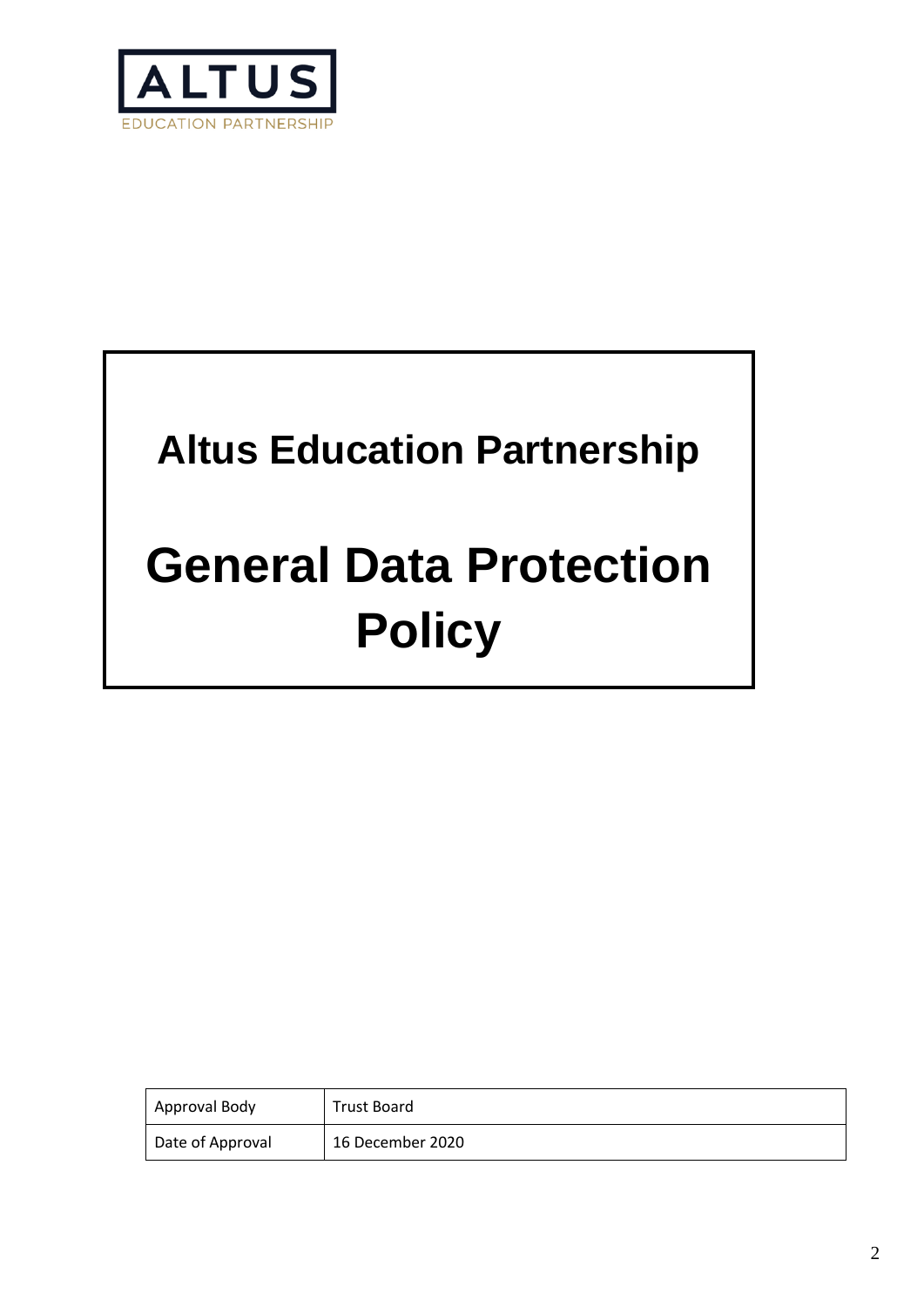

# **1. Overview**

Altus Education Partnership (the trust) recognises that the reputation and future growth of the trust are dependent on the way the trust manages and protects personal data. Protecting the confidentiality and integrity of personal data is a key responsibility of everyone within the trust.

As an organisation that collects, uses and stores personal data about its employees, suppliers (sole traders, partnerships or individuals within companies), applicants (student and staff applications), students, trustees and local academy council members, parents and visitors, the trust recognises that having controls around the collection, use, retention and destruction of personal data is important in order to comply with the trust's obligations under data protection laws and in particular its obligations under Article 5 of GDPR.

The trust has implemented this data protection policy to ensure all personnel are aware of what they must do to ensure the correct and lawful treatment of personal data. This will maintain confidence in the trust and will provide for a successful working and learning environment for all.

All trust personnel will receive training on the new general data protection regulations to ensure that all personnel are aware of their obligations under the GDPR.

Personnel employed by the trust will receive a copy of this policy when they start and may be notified of periodic revisions of this policy accessed through the VLE. This policy does not form part of any person's contract of employment and the trust reserves the right to change this policy at any time. All trust personnel are always obliged to comply with this policy.

Any queries concerning this policy should be directed to the Data Protection Officer, who is responsible for ensuring the trust's compliance with this policy.

# **2. About this policy**

This policy (and the other policies and documents referred to in it) sets out the basis on which the trust will collect and use personal data either where the trust collects it from individuals itself, or where it is provided to the trust by third parties. It also sets out rules on how the trust handles uses, transfers, and stores personal data.

It applies to all personal data stored electronically, in paper form, or otherwise.

#### **3. Legislation and guidance**

This policy meets the requirements of the GDPR and the DPA 2018. It is based on guidance published by the Information Commissioner's Office (ICO) on the [GDPR.](about:blank)

It meets the requirements of the [Protection of Freedoms Act 2012](about:blank) when referring to our use of biometric data. It also reflects the ICO's [code of practice](about:blank) for the use of surveillance cameras and personal information.

In addition, this policy complies with our funding agreement and articles of association.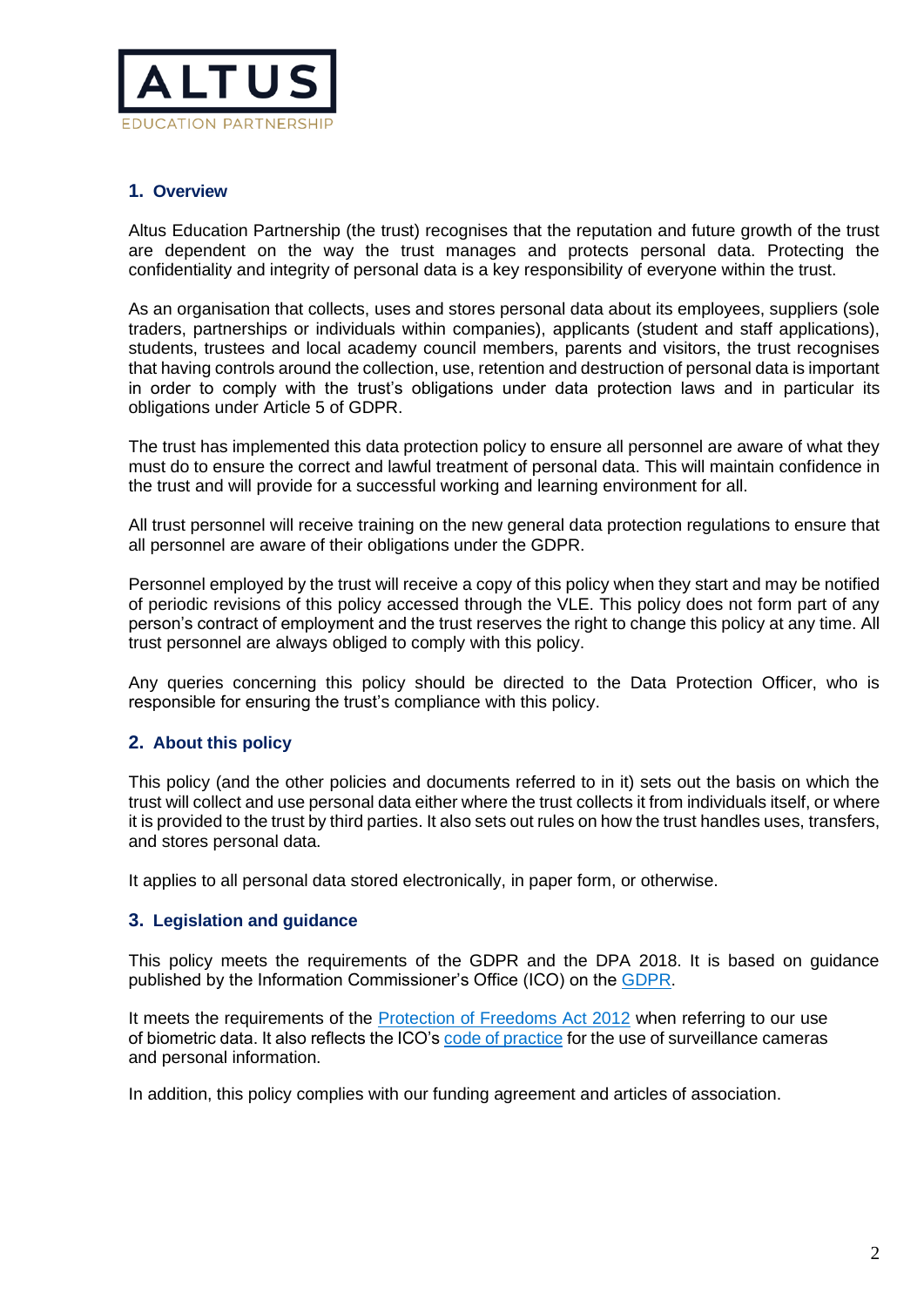

# **4. Definitions**

| <b>TERM</b>                                      | <b>DEFINITION</b>                                                                                                                                                                                                                                                                                                              |
|--------------------------------------------------|--------------------------------------------------------------------------------------------------------------------------------------------------------------------------------------------------------------------------------------------------------------------------------------------------------------------------------|
| Personal data                                    | Any information relating to an identified, or identifiable,<br>living individual.                                                                                                                                                                                                                                              |
|                                                  | This may include the individual's:                                                                                                                                                                                                                                                                                             |
|                                                  | > Name (including initials)                                                                                                                                                                                                                                                                                                    |
|                                                  | > Identification number                                                                                                                                                                                                                                                                                                        |
|                                                  | > Location data                                                                                                                                                                                                                                                                                                                |
|                                                  | > Online identifier, such as a username                                                                                                                                                                                                                                                                                        |
|                                                  | It may also include factors specific to the individual's<br>physical, physiological, genetic, mental, economic, cultural,<br>or social identity.                                                                                                                                                                               |
| <b>Special</b><br>categories of personal<br>data | Personal data, which is more sensitive and so needs more<br>protection, including information about an individual's:<br>> Racial or ethnic origin<br>> Political opinions<br>> Religious or philosophical beliefs<br>> Trade union membership<br>> Genetics<br>> Biometrics (such as fingerprints, retina, and iris patterns), |
|                                                  | where used for identification purposes                                                                                                                                                                                                                                                                                         |
|                                                  | $\blacktriangleright$ Health – physical or mental                                                                                                                                                                                                                                                                              |
|                                                  | > Sex life or sexual orientation                                                                                                                                                                                                                                                                                               |
|                                                  |                                                                                                                                                                                                                                                                                                                                |
| <b>Processing</b>                                | Anything done to personal data, such as collecting,<br>organising, structuring, storing,<br>recording,<br>adapting,<br>altering, retrieving, using, disseminating, erasing, or<br>destroying.                                                                                                                                  |
|                                                  | Processing can be automated or manual.                                                                                                                                                                                                                                                                                         |
| Data subject                                     | The identified or identifiable individual whose personal data<br>is held or processed.                                                                                                                                                                                                                                         |
| Data controller                                  | A person or organisation that determines the purposes and<br>the means of processing of personal data.                                                                                                                                                                                                                         |
| Data processor                                   | A person or other body, other than an employee of the data<br>controller, who processes personal data on behalf of the<br>data controller.                                                                                                                                                                                     |
| Personal data breach                             | A breach of security leading to the accidental or<br>unlawful destruction, loss, alteration, unauthorised<br>disclosure of, or access to, personal data.                                                                                                                                                                       |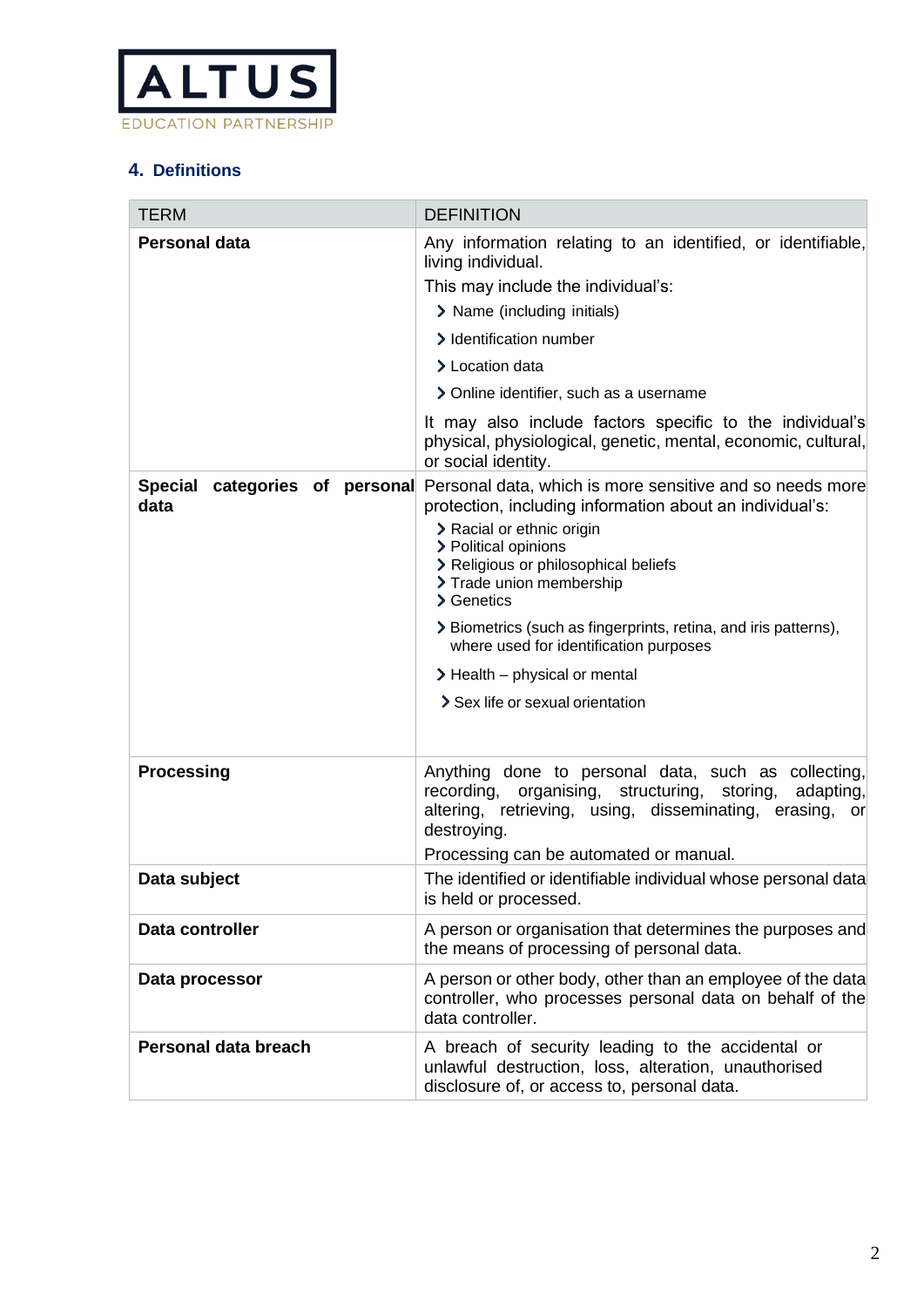

# **5. The data controller**

Our establishments process personal data relating to parents, students, staff, governors, visitors, and others, and therefore is a data controller.

The establishments are registered as a data controller with the ICO and will renew this registration annually under number ZA080226, this occurs in November of each year.

# **6. Roles and responsibilities**

This policy applies to **all staff** employed within our trust, and to external organisations or individuals working on our behalf. Staff who do not comply with this policy may face disciplinary action.

# **6.1 Trust Board**

The trust board has overall responsibility for ensuring that our establishments comply with all relevant data protection obligations.

### **6.2 Data Protection Officer**

The Data Protection Officer (DPO) is responsible for overseeing the implementation of this policy, monitoring our compliance with data protection law, and developing related policies and guidelines where applicable.

They will provide an annual report of their activities directly to the governing board and, where relevant, report to the board their advice and recommendations on data protection issues.

The DPO is also the first point of contact for individuals whose data the trust processes, and for the ICO. Full details of the DPO's responsibilities are set out in their job description.

Our DPO is **Jane Roddy, Trust Operations Manager** and is contactable via **01706 769807** or via email j.roddy@altusep.com

# **6.3 CEO**

The CEO acts as the representative of the data controller on a day-to-day basis, assisted by responsible designates of schools within the trust.

# **6.4 All staff**

Staff are responsible for:

- Collecting, storing, and processing any personal data in accordance with this policy
- $\sum_{i=1}^{n}$ Informing the trust of any changes to their personal data, such as a change of address
- S Contacting the DPO in the following circumstances:
	- With any questions about the operation of this policy, data protection law, retaining personal data or keeping personal data secure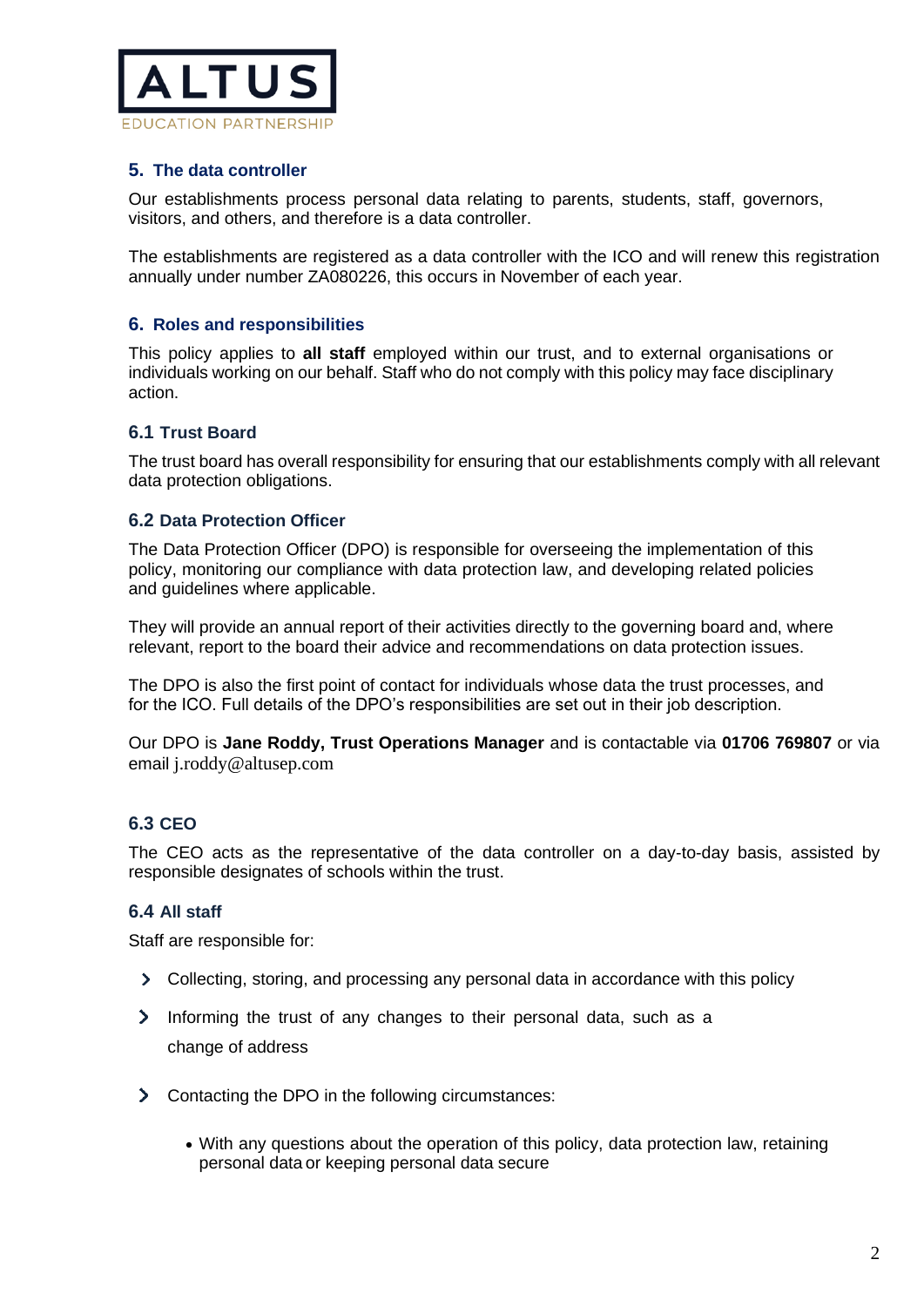

- If they have any concerns that this policy is not being followed
- If they are unsure whether or not they have a lawful basis to use personal data in a particular way
- If they need to rely on or capture consent, draft a privacy notice, deal with data protection rights invoked by an individual, or transfer personal data outside the European Economic Area
- If there has been a data breach
- Whenever they are engaging in a new activity that may affect the privacy rights of individuals
- If they need help with any contracts or sharing personal data with third parties

# **7. Data protection principles**

The GDPR is based on data protection principles that the trust must comply with. The principles say that personal data must be:

- Processed lawfully, fairly and in a transparent manner.
- Collected for specified, explicit and legitimate purposes.
- Adequate, relevant, and limited to what is necessary to fulfil the purpose for which it is processed.
- Accurate and where necessary kept up to date.
- Kept for no longer than is necessary for the purposes for which it is processed.
- Processed in a way that ensures it is appropriately secure.

This policy sets out how the trust and its aims to comply with these principles.

# **8. Collecting personal data**

#### **8.1 Lawfulness, fairness, and transparency**

We will only process personal data where we have one of 6 'lawful bases' (legal reasons) to do so under data protection law:

- The data needs to be processed so that the school can **fulfil a contract** with the individual, or the individual has asked the school to take specific steps before entering a contract
- The data needs to be processed so that the school can **comply with a legal obligation**
- The data needs to be processed to ensure the **vital interests** of the individual or another person i.e. to protect someone's life
- The data needs to be processed so that the school, as a public authority, can **perform a task in the public interest or exercise its official authority**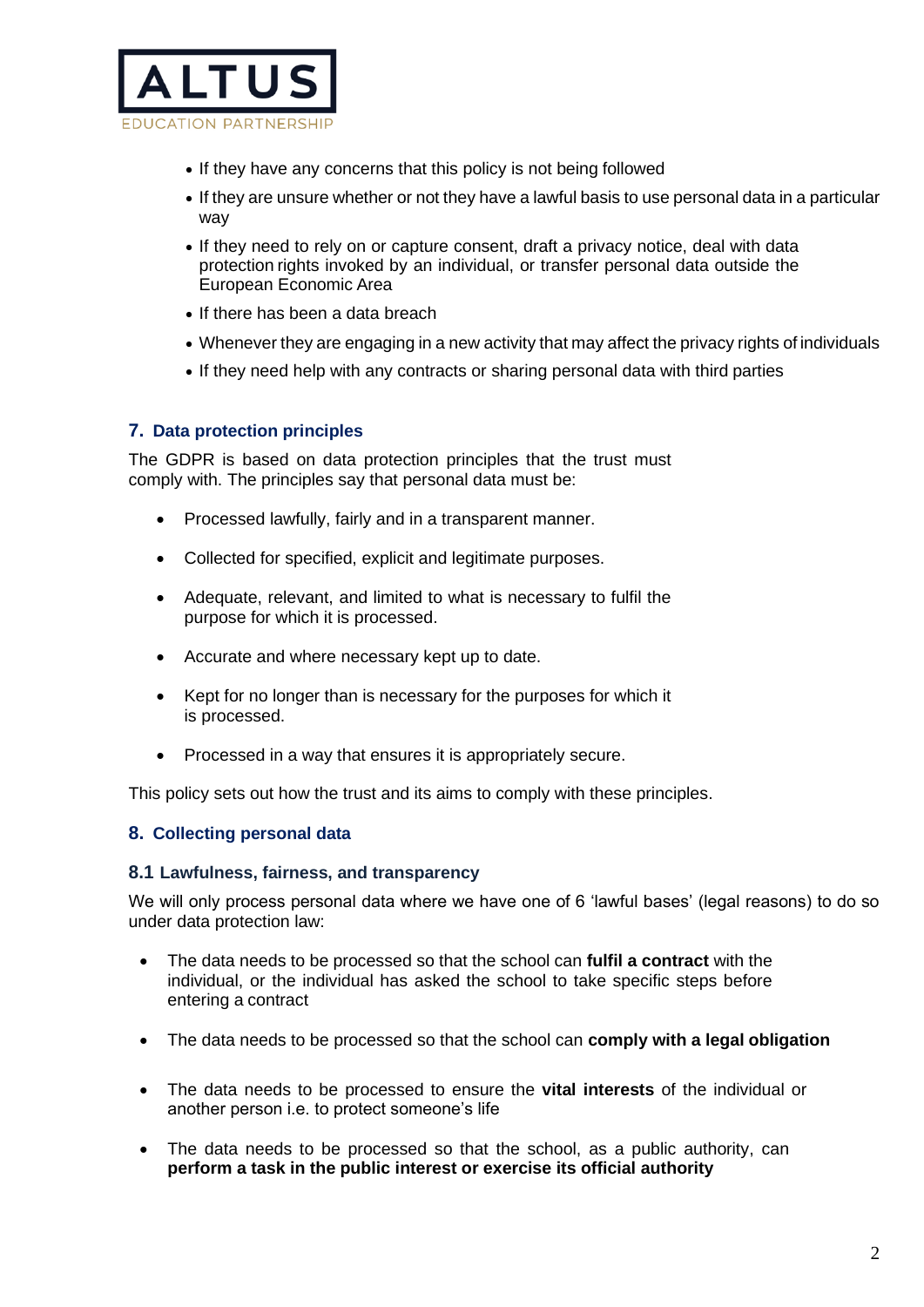

- The data needs to be processed for the **legitimate interests** of the school (where the processing is not for any tasks the school performs as a public authority) or a third party, provided the individual's rights and freedoms are not overridden
- The individual (or their parent/carer when appropriate in the case of a student) has freely given clear consent
- For special categories of personal data, we will also meet one of the special category conditions for processing under data protection law:
- The individual (or their parent/carer when appropriate in the case of a pupil) has given **explicit consent**
- The data needs to be processed to perform or exercise obligations or rights in relation to **employment, social security, or social protection law**
- The data needs to be processed to ensure the **vital interests** of the individual or another person, where the individual is physically or legally incapable of giving consent
- The data has already been made **manifestly public** by the individual
- The data needs to be processed for the establishment, exercise, or defence of **legal claims**
- The data needs to be processed for reasons of **substantial public interest** as defined in legislation
- The data needs to be processed for **health or social care purposes**, and the processing is done by, or under the direction of, a health or social work professional or by any other person obliged to confidentiality under law
- The data needs to be processed for **public health reasons**, and the processing is done by, or under the direction of, a health professional or by any other person obliged to confidentiality under law
- The data needs to be processed for **archiving purposes**, scientific or historical research purposes, or statistical purposes, and the processing is in the public interest
- For criminal offence data, we will meet both a lawful basis and a condition set out under data protection law. Conditions include:
- The individual (or their parent/carer when appropriate in the case of a pupil) has given **consent**
- The data needs to be processed to ensure the **vital interests** of the individual or another person, where the individual is physically or legally incapable of giving consent
- The data has already been made **manifestly public** by the individual
- The data needs to be processed for or in connection with legal proceedings, to obtain legal advice, or for the establishment, exercise, or defence of **legal rights**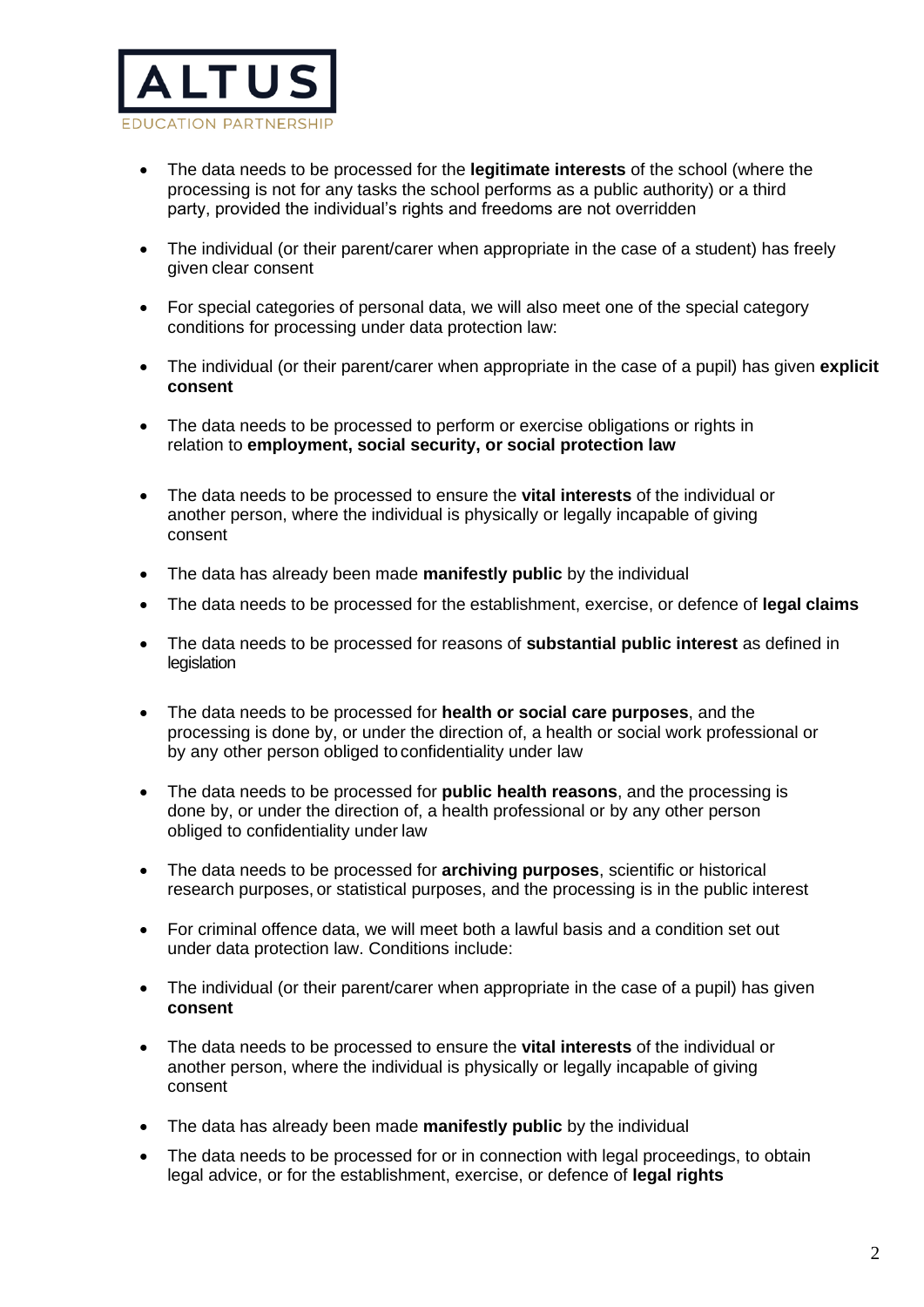

The data needs to be processed for reasons of **substantial public interest** as defined in legislation

Whenever we first collect personal data directly from individuals, we will provide them with the relevant information required by data protection law.

We will always consider the fairness of our data processing. We will ensure we do not handle personal data in ways that individuals would not reasonably expect or use personal data in ways which have unjustified adverse effects on them.

### **8.2 Limitation, minimisation, and accuracy**

We will only collect personal data for specified explicit and legitimate reasons. We will explain these reasons to the individuals when we first collect their data.

If we want to use personal data for reasons other than those given when we first obtained it, we will inform the individuals concerned before we do so and seek consent where necessary.

Staff must only process personal data where it is necessary to do their jobs.

We will keep data accurate and, where necessary, up to date. Inaccurate data will be rectified or erased when appropriate.

In addition, when staff no longer need the personal data they hold, they must ensure it is deleted or anonymised. This will be done in accordance with the school's record retention schedule.

#### **9. Sharing personal data**

We will not normally share personal data with anyone else without consent, but there are certain circumstances where we may be required to do so. These include, but are not limited to, situations where:

- There is an issue with a pupil or parent/carer that puts the safety of our staff at risk
- We need to liaise with other agencies we will seek consent as necessary before doing this
- Our suppliers or contractors need data to enable us to provide services to our staff and students – for example, IT companies. When doing this, we will:
	- Only appoint suppliers or contractors which can provide sufficient guarantees that they complywith data protection law
	- Establish a contract with the supplier or contractor to ensure the fair and lawful processing of any personal data we share
	- Only share data that the supplier or contractor needs to carry out their service

We will also share personal data with law enforcement and government bodies where we are legally required to do so.

We may also share personal data with emergency services and local authorities to help them to respond to an emergency that affects any of our students or staff.

Where we transfer personal data internationally, we will do so in accordance with data protection law.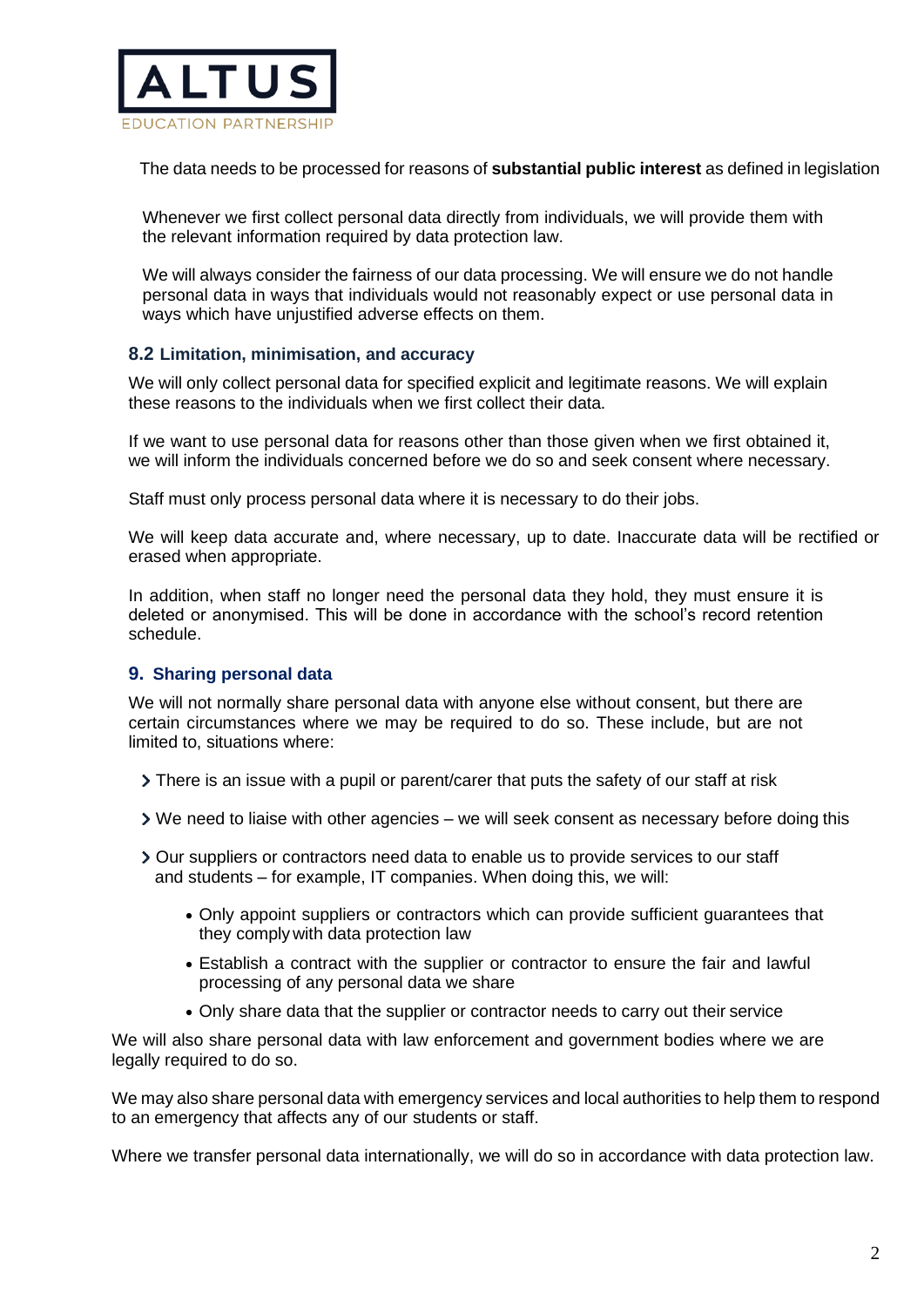

## **10. Subject access requests and other rights of individuals**

#### **10.1 Subject access requests**

Individuals have a right to make a 'subject access request' to gain access to personal information that the trust holds about them. This includes:

- Confirmation that their personal data is being proessed.
- Access to a copy of the data.
- The purposes of the data processing.
- The categories of personal data concerned.
- Where the data has been or will be shared with.
- How long the data will be stored for, or if this is not possible to say, the criteria used to determine this period.
- Where relevant, the existence of the right to request rectification, erasure, or restriction, or to object to such processing.
- The right to lodge a complaint with the ICO or another supervisory authority.
- The source of the data, if not the individual.
- Whether any automated decision-making is being applied to their data and what the significance and consequences of this might be for the individual.
- The safeguards provided if the data is being transferred internationally.

Subject access requests can be submitted in any form, but we may be able to respond to requests more quickly if they are made in writing and include:

- Name of individual
- Correspondence address
- Contact number and email address
- Details of the information requested

If staff receive a subject access request in any form, they must immediately forward it to the DPO.

#### **10.2 Children and subject access requests**

Personal data about a child belongs to that child, and not the child's parents or carers. For a parent or carer to make a subject access request with respect to their child, the child must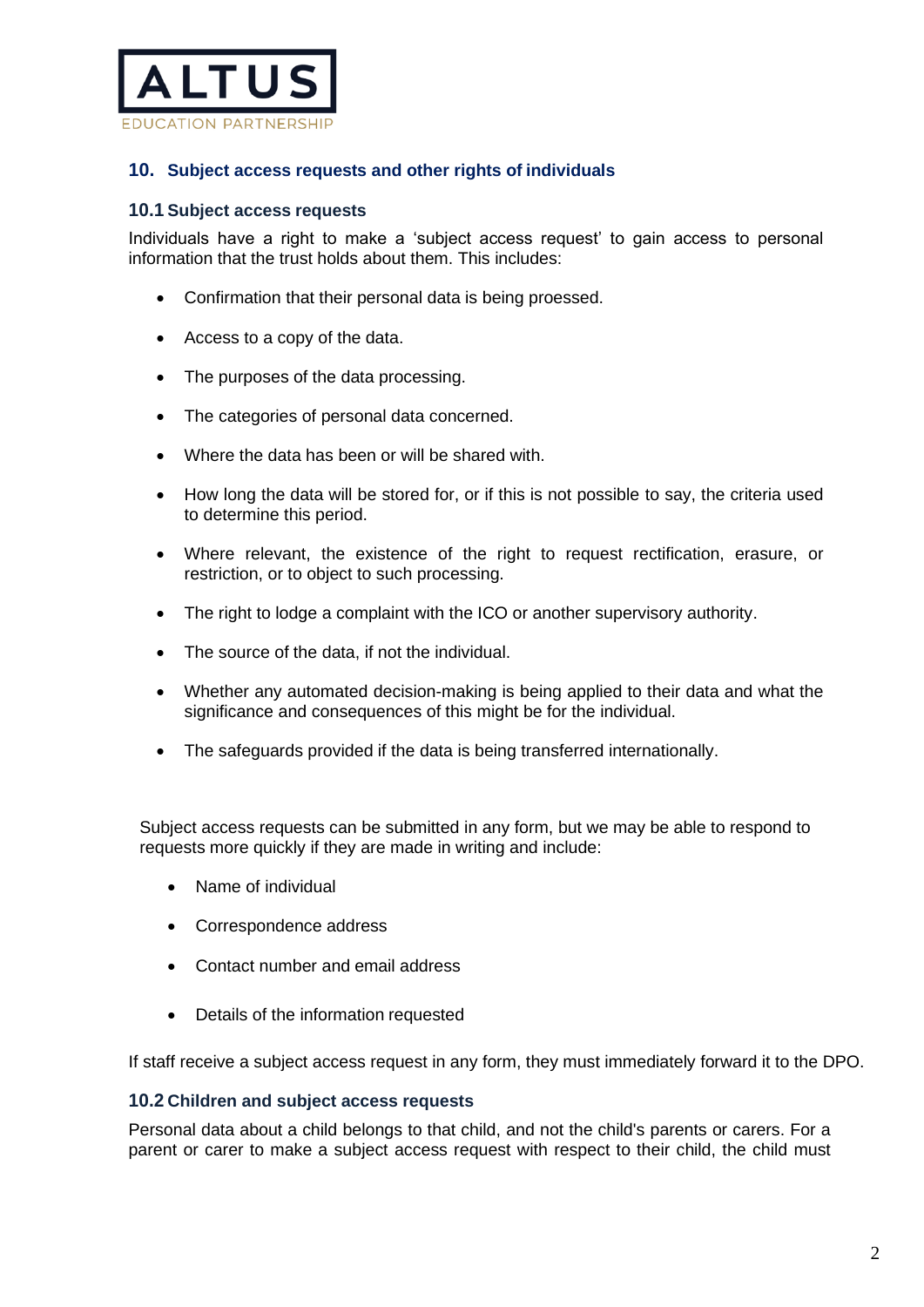

either be unable to understand their rights and the implications of a subject access request or have given their consent.

Children below the age of 12 are generally not regarded to be mature enough to understand their rights and the implications of a subject access request. Therefore, most subject access requests from parents or carers of students within our trust may be granted without the express permission of the student. This is not a rule and a student's ability to understand their rights will always be judged on a case-by-case basis.

#### **10.3 Responding to subject access requests**

When responding to requests, we:

- May ask the individual to provide 2 forms of identification
- May contact the individual via phone to confirm the request was made
- Will respond without delay and within 1 month of receipt of the request (or receipt of the additional information needed to confirm identity, where relevant)
- Will provide the information free of charge
- May tell the individual we will comply within 3 months of receipt of the request, where a request is complex or numerous. We will inform the individual of this within 1 month, and explain why the extension is necessary

We may not disclose information for a variety of reasons, such as if it:

- Might cause serious harm to the physical or mental health of the student or another individual
- Would reveal that the child is being or has been abused, or is at risk of abuse, where the disclosure ofthat information would not be in the child's best interests
- Would include another person's personal data that we cannot reasonably anonymise, and we do not have the other person's consent and it would be unreasonable to proceed without it
- Is part of certain sensitive documents, such as those related to crime, immigration, legal proceedings or legal professional privilege, management forecasts, negotiations, confidential references, or exam scripts
- If the request is unfounded or excessive, we may refuse to act on it, or charge a reasonable fee to cover administrative costs. We will consider whether the request is repetitive in nature when making this decision.
- When we refuse a request, we will tell the individual why, and tell them they have the right to complain to the ICO or they can seek to enforce their subject access right through the courts.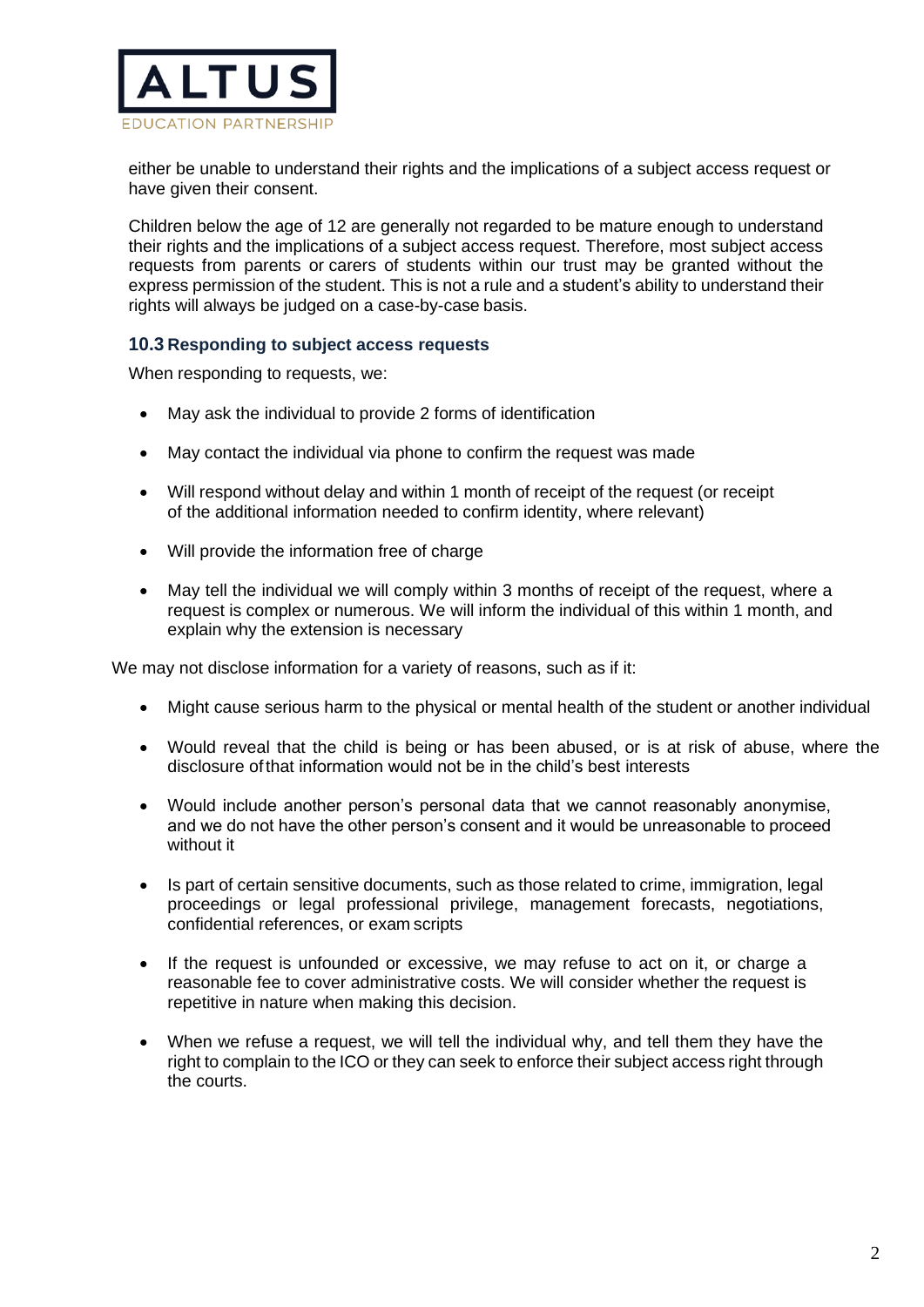

# **10.4 Other data protection rights of the individual**

In addition to the right to make a subject access request (see above), and to receive information when we are collecting their data about how we use and process it (see section 7), individuals also have the right to:

- Withdraw their consent to processing at any time
- Ask us to rectify, erase or restrict processing of their personal data (in certain circumstances)
- Prevent use of their personal data for direct marketing
- Object to processing which has been justified based on public interest, official authority, or legitimate interests
- Challenge decisions based solely on automated decision making or profiling (i.e., making decisions or evaluating certain things about an individual based on their personal data with no human involvement)
- Be notified of a data breach (in certain circumstances)
- Make a complaint to the ICO
- Ask for their personal data to be transferred to a third party in a structured, commonly used and machine- readable format (in certain circumstances)
- Individuals should submit any request to exercise these rights to the DPO. If staff receive such a request, they must immediately forward it to the DPO.

#### **11. Parental requests to see the educational record**

Parents, or those with parental responsibility, have no automatic legal right to free access to their child's educational record in our setting (which includes most information about a student), however the trust will provide within 15 school days of receipt of a written request.

If the request is for a copy of the educational record, the trust may charge a fee to cover the cost of supplying it.

This applies if the student concerned is aged under 18.

There are certain circumstances in which this right can be denied, such as if releasing the information might cause serious harm to the physical or mental health of the student or another individual, or if it would mean releasing exam marks before they are officially announced.

#### **12. Biometric recognition systems**

Where we use students biometric data as part of an automated biometric recognition system (for example, students use finger prints to receive school dinners instead of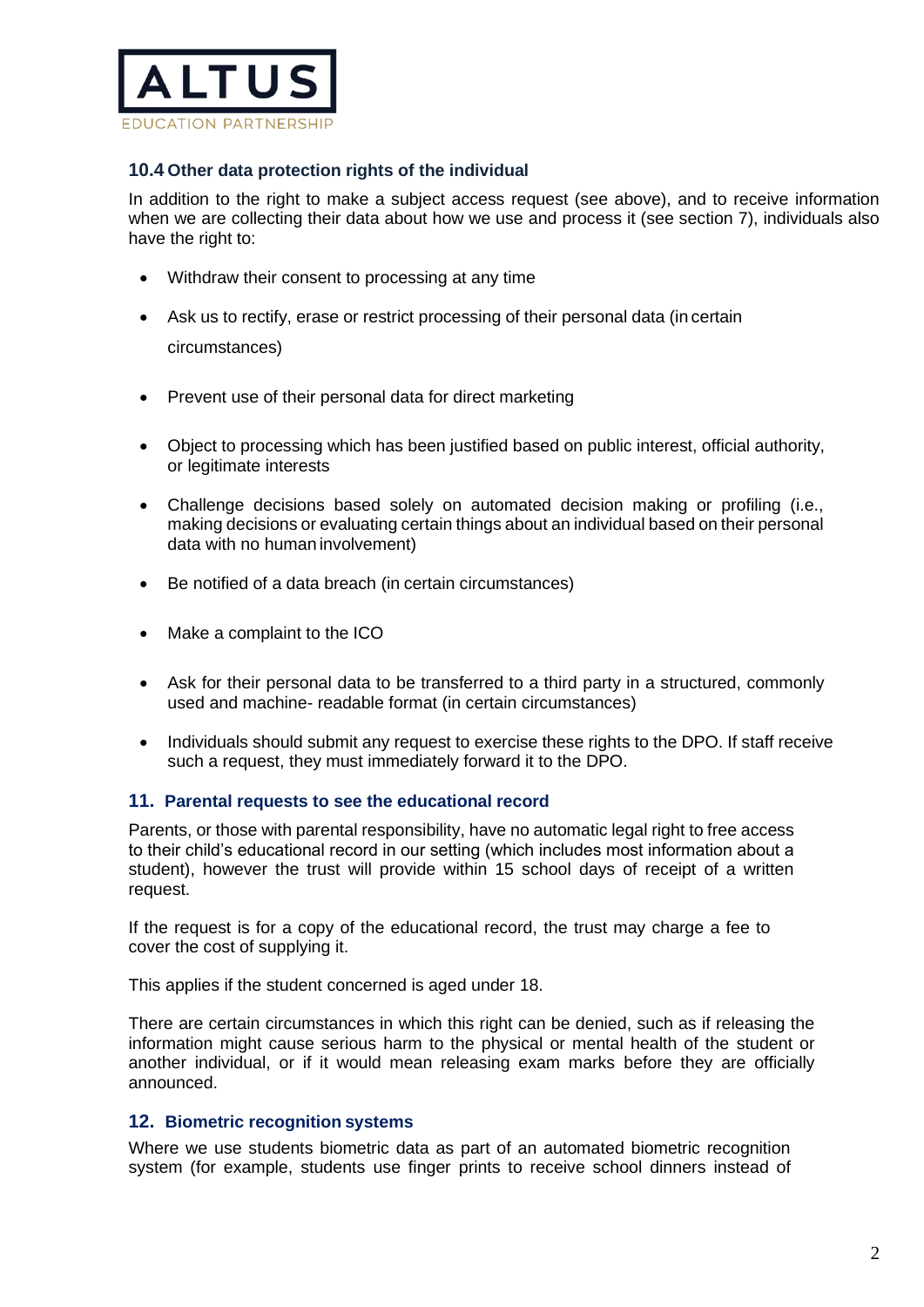

paying with cash we will comply with the requirements of the [Protection of Freedoms Act](about:blank)  [2012.](about:blank)

Parents/carers will be notified before any biometric recognition system is put in place or before their child first takes part in it. The trust will get written consent from at least one parent or carer before we take any biometric data from their child and first process it.

Parents/carers and students have the right to choose not to use the school's biometric system(s). We will provide alternative means of accessing the relevant services for those pupils. For example, students can pay for lunch using a card system.

Parents/carers and students can withdraw consent, at any time, and we will make sure that any relevant data already captured is deleted.

As required by law, if a student refuses to participate in, or continue to participate in, the processing of their biometric data, we will not process that data irrespective of any consent given by the students parent(s)/carer(s).

Where staff members or other adults use the school's biometric system(s), we will also obtain their consent before they first take part in it and provide alternative means of accessing the relevant service if they object. Staff and other adults can also withdraw consent at any time, and the trust will delete any relevant data already captured.

#### **13. CCTV**

We use CCTV in various locations around school sites to ensure it remains safe. We will adhere to the ICO's [code of practice](about:blank) for the use of CCTV.

We do not need to ask individuals' permission to use CCTV, but we make it clear where individuals are being recorded. Security cameras are clearly visible and accompanied by prominent signs explaining that CCTV is in use.

Any enquiries about the individual CCTV systems should be directed to: Jane Roddy the Trust Data Protection Officer on 01706 769800 or via email: j.roddy@altusep.com.

For further information please refer to the appropriate trust/school's CCTV policy.

#### **14. Photographs and videos**

As part of our trust activities, we may take photographs and record images of individuals

within our trust.

We will obtain written consent from parents/carers, or pupils aged 18 and over, for photographs and videos to be taken of pupils for communication, marketing, and promotional materials.

Where we need parental consent, we will clearly explain how the photograph and/or video will be used to both the parent/carer and student. Where we do not need parental consent, we will clearly explain to the student how the photograph and/or video will be used.

Any photographs and videos taken by parents/carers at school events for their own personal use are not covered by data protection legislation. However, we will ask that photos or videos with other students are not shared publicly on social media for safeguarding reasons, unless all the relevant parents/carers (or pupils where appropriate) have agreed to this.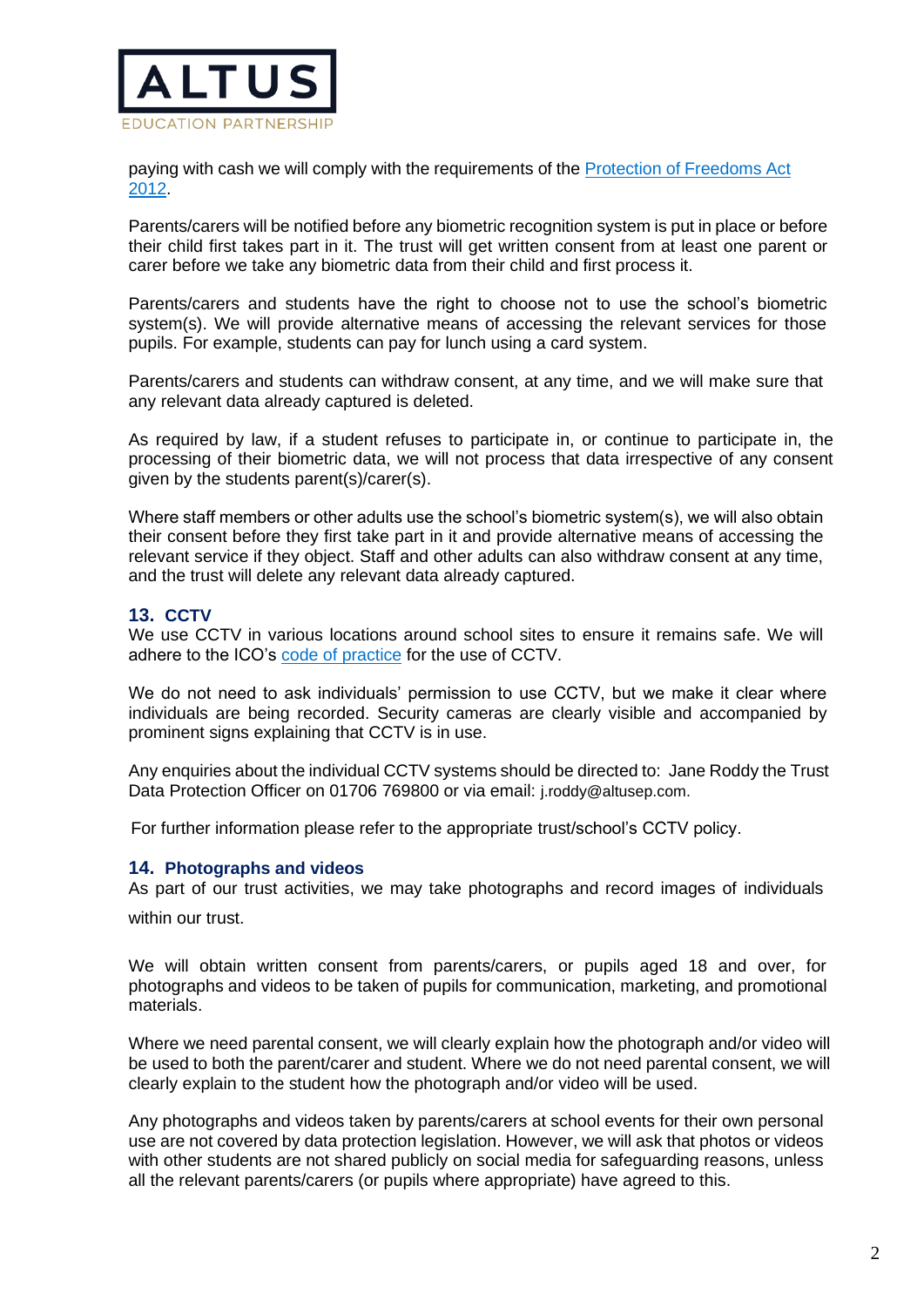

Where the trust takes photographs and videos, uses may include:

- Within school on notice boards and in school magazines, brochures, newsletters, etc.
- Outside of school by external agencies such as the school newspapers, campaigns
- Online on our school and trust website or social media pages

Consent can be refused or withdrawn at any time. If consent is withdrawn, we will delete the photograph or video and not distribute it further.

When using photographs and videos in this way we will not accompany them with any other personal information about the child, to ensure they cannot be identified.

# **15. Data protection by design and default**

We will put measures in place to show that we have integrated data protection into all our data processing activities, including:

- Appointing a suitably qualified DPO, and ensuring they have the necessary resources to fulfil theirduties and maintain their expert knowledge
- Only processing personal data that is necessary for each specific purpose of processing, and always in line with the data protection principles set out in relevant data protection law (see section 6)
- Completing data protection impact assessments where the school's processing of personal data presents a high risk to rights and freedoms of individuals, and when introducing new technologies (the DPO will advise on this process)
- Integrating data protection into internal documents including this policy, any related policies and privacy notices
- Regularly training members of staff on data protection law, this policy, any related policies, and anyother data protection matters; we will also keep a record of attendance
- Regularly conducting reviews and audits to test our privacy measures and make sure we are compliant
- Appropriate safeguards being put in place if we transfer any personal data outside of the European Economic Area (EEA), where different data protection laws will apply
- Maintaining records of our processing activities, including:
- For the benefit of data subjects, making available the name and contact details of our school and DPO and all information we are required to share about how we use and process their personal data (via our privacy notices)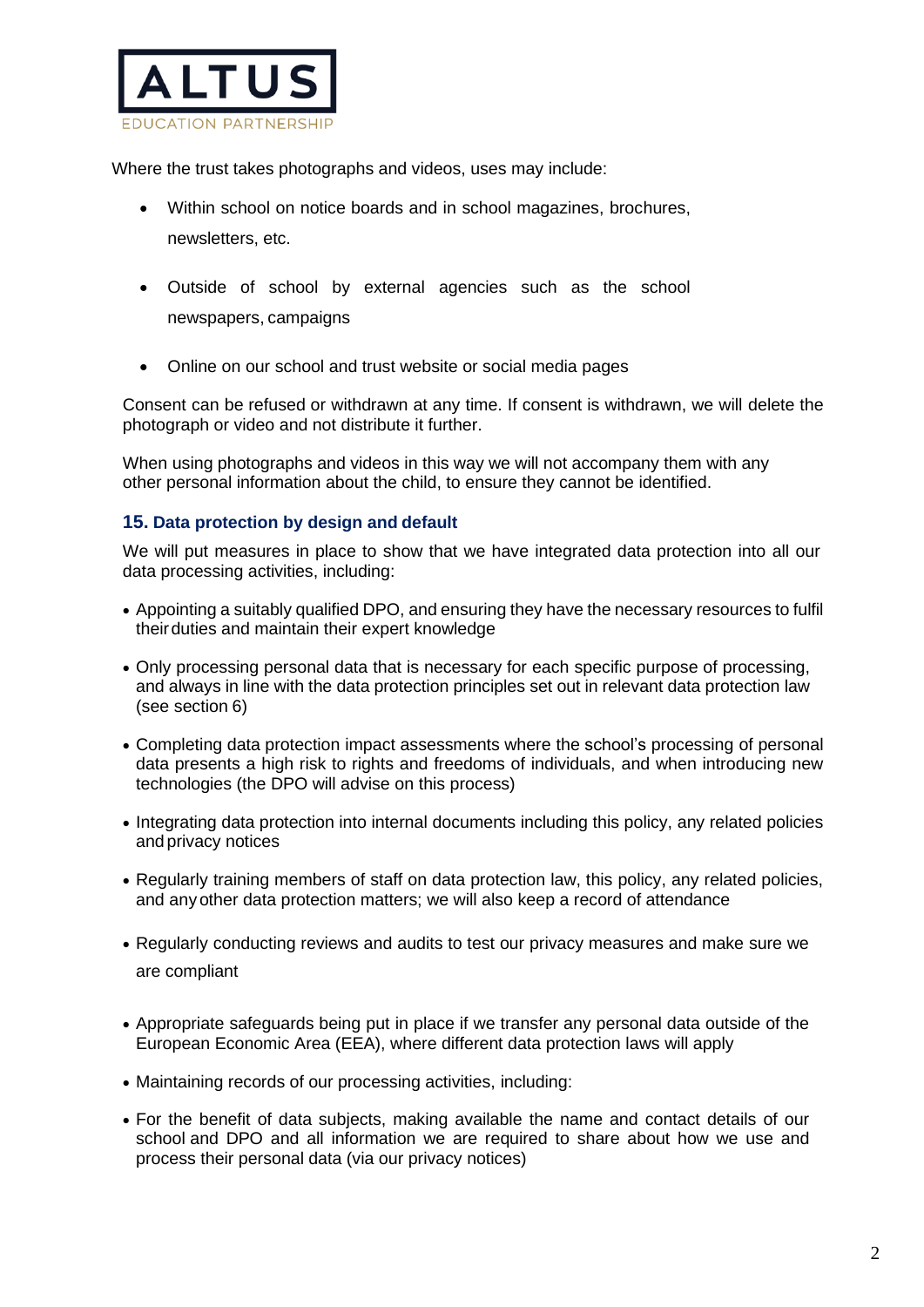

• For all personal data that we hold, maintaining an internal record of the type of data, type of data subject, how and why we are using the data, any third-party recipients, any transfers outside of the EEA and the safeguards for those, retention periods and how we are keeping the data secure

#### **16. Data security and storage of records**

We will protect personal data and keep it safe from unauthorised or unlawful access, alteration, processing, or disclosure, and against accidental or unlawful loss, destruction, or damage.

In particular:

- Paper-based records and portable electronic devices, such as laptops and hard drives that contain personal data, are kept under lock and key when not in use
- Papers containing confidential personal data must not be left on office and classroom desks, onstaffroom tables, or left anywhere else where there is general access
- Where personal information needs to be taken off site, staff must sign it in and out
- Passwords that are at least 10 characters long containing letters and numbers are used to access school computers, laptops, and other electronic devices. Staff and pupils are reminded that they should not reuse passwords from other sites
- Encryption software is used to protect all portable devices and removable media, such as laptops and USB devices
- Staff, students, or governors who store personal information on their personal devices are expected to follow the same security procedures as for school-owned equipment
- Where we need to share personal data with a third party, we carry out due diligence and take reasonable steps to ensure it is stored securely and adequately protected (see section 8)

#### **17. Disposal of records**

Personal data that is no longer needed will be disposed of securely. Personal data that has become inaccurate or out of date will also be disposed of securely, where we cannot or do not need to rectify or update it.

For example, we will shred or incinerate paper-based records, and overwrite or delete electronic files. We may also use a third party to safely dispose of records on the trust/college or school's behalf. If we do so, we will require the third party to provide sufficient guarantees that it complies with data protection law.

#### **18. Personal data breaches**

The school will make all reasonable endeavours to ensure that there are no personal data breaches. In the unlikely event of a suspected data breach, we will follow the procedure set out in our Data Breach Response Policy and Procedure.